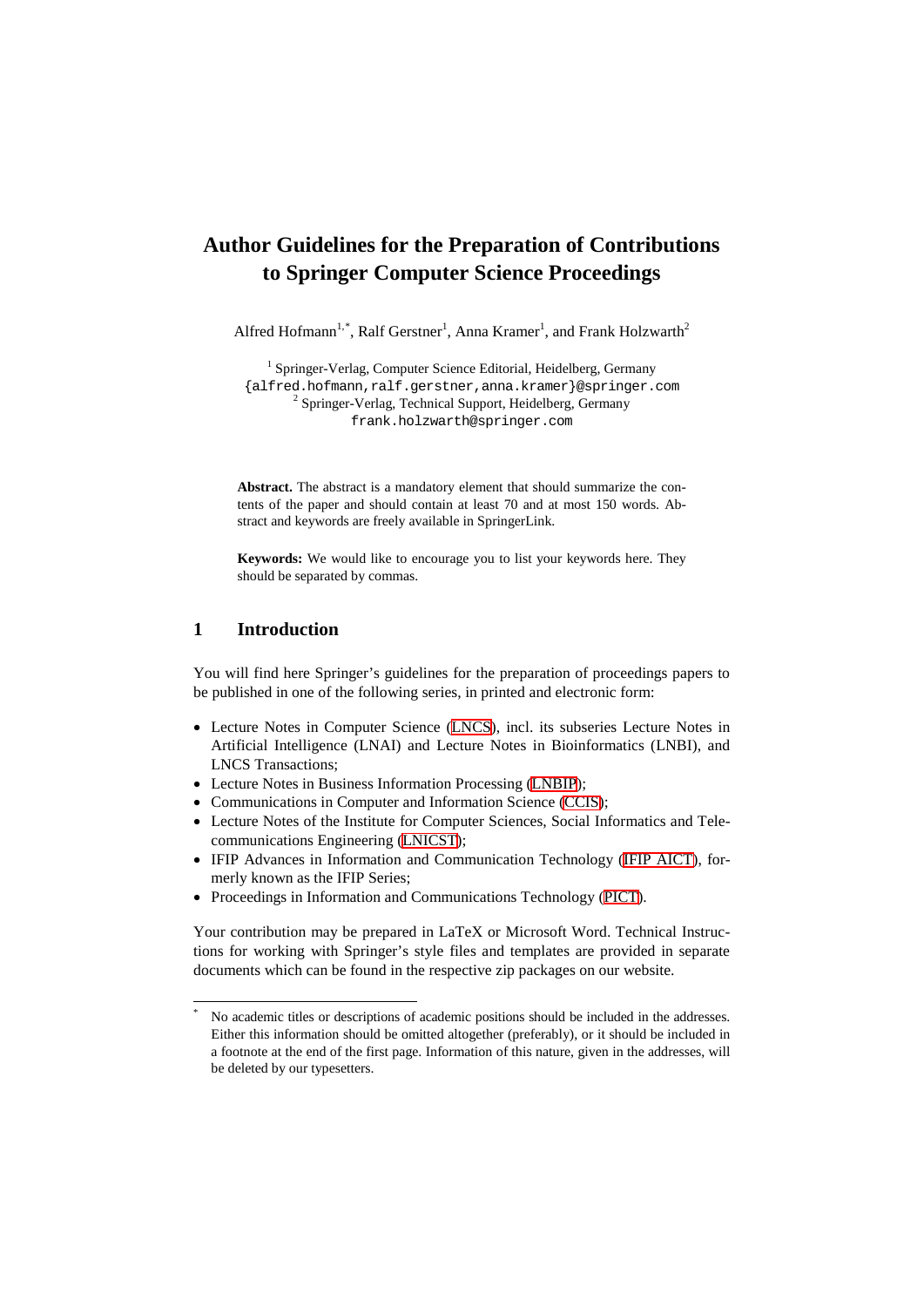# **2 Preparation of Your Paper**

### **2.1 Structuring Your Paper**

**Affiliations.** The affiliated institutions are to be listed directly below the names of the authors. Multiple affiliatons should be marked with superscript arabic numbers, and they should each start on a new line as shown in this document. In addition to the name of your affiliation, we would ask you to give the town and the country in which it is situated. If you prefer to include the entire postal address, then please feel free to do so. E-mail addresses should start on a new line and should be grouped per affiliation.

**Headings.** Headings should be capitalized (i.e., nouns, verbs, and all other words except articles, prepositions, and conjunctions should be set with an initial capital) and should, with the exception of the title, be aligned to the left. Only the first two levels of section headings should be numbered, as shown in Table 1. The respective font sizes are also given in Table 1. Kindly refrain from using "0" when numbering your section headings.

| Heading level        | Example                                     | Font size and style |
|----------------------|---------------------------------------------|---------------------|
| Title (centered)     | <b>Lecture Notes</b>                        | 14 point, bold      |
| $1st$ -level heading | 1 Introduction                              | 12 point, bold      |
| $2nd$ -level heading | 2.1 Printing Area                           | 10 point, bold      |
| $3rd$ -level heading | <b>Run-in Heading in Bold. Text follows</b> | 10 point, bold      |
| $4th$ -level heading | Lowest Level Heading. Text follows          | 10 point, italic    |

**Table 1.** Font sizes of headings. Table captions should always be positioned *above* the tables.

Words joined by a hyphen are subject to a special rule. If the first word can stand alone, the second word should be capitalized.

Here are some examples of headings: "Criteria to Disprove Context-Freeness of Collage Languages", "On Correcting the Intrusion of Tracing Non-deterministic Programs by Software", "A User-Friendly and Extendable Data Distribution System", "Multi-flip Networks: Parallelizing GenSAT", "Self-determinations of Man".

**Lemmas, Propositions, and Theorems.** The numbers accorded to lemmas, propositions, and theorems, etc. should appear in consecutive order, starting with Lemma 1. Please do not include section counters in the numbering like "Theorem 1.1".

#### **2.2 Page Numbering and Running Heads**

There is no need to include page numbers or running heads; this will be done at our end. If your paper title is too long to serve as a running head, it will be shortened. Your suggestion as to how to shorten it would be most welcome.

2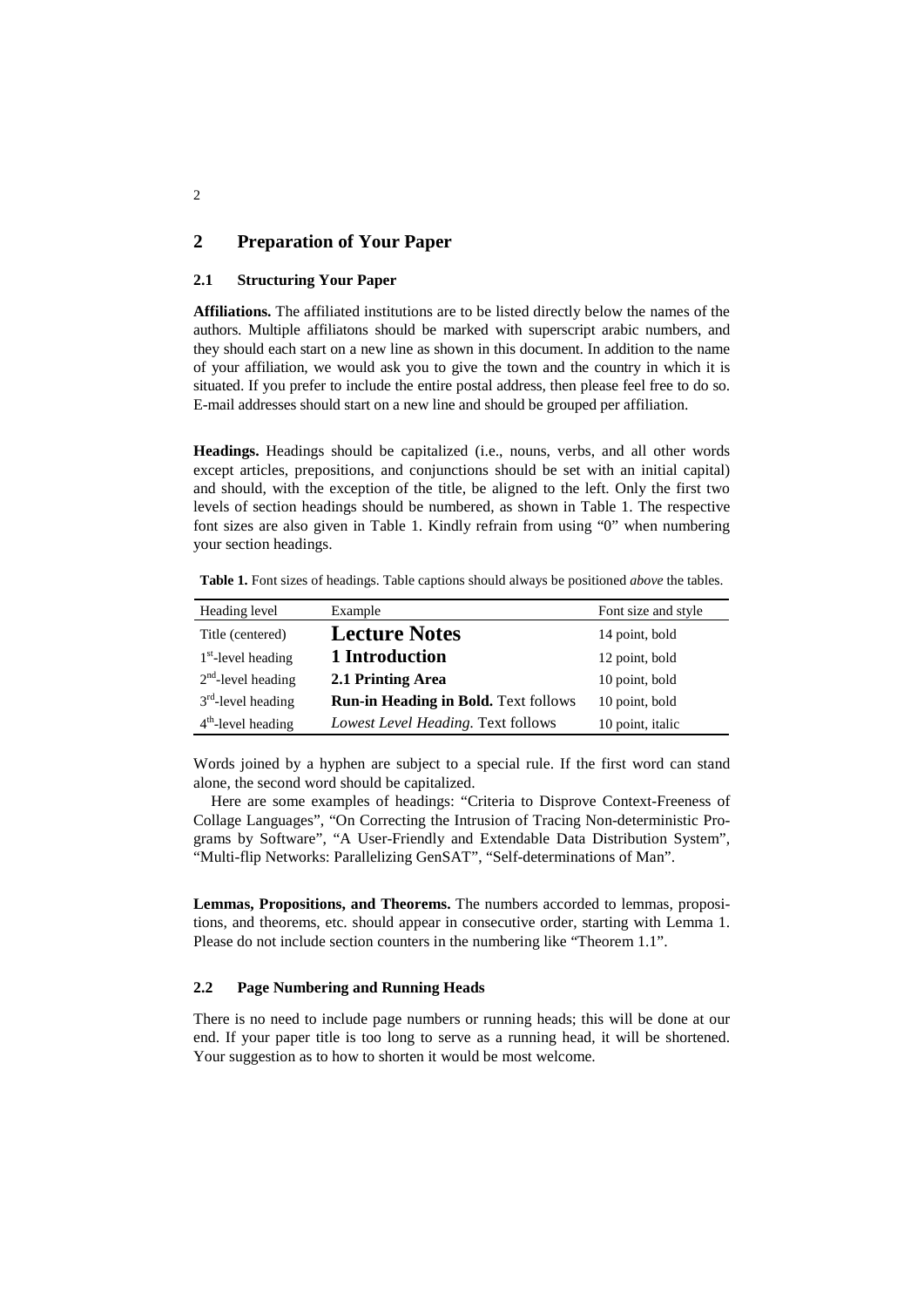### **2.3 Figures and Tables**

It is essential that all illustrations are as clear and as legible as possible. Vector graphics – instead of rasterized images – should be used for diagrams and schemas whenever possible. Please check that the lines in line drawings are not interrupted and have a constant width. Grids and details within the figures must be clearly legible and may not be written one on top of the other. Line drawings are to have a resolution of at least 800 dpi (preferably 1200 dpi). The lettering in figures should not use font sizes



Fig. 1. Power distribution of channel at 1555 nm along the link of 383 km (Source: LNCS 5412, p. 323)



**Fig. 2.** Artifacts empowered by Artificial Intelligence (Source: LNCS 5640, p. 115)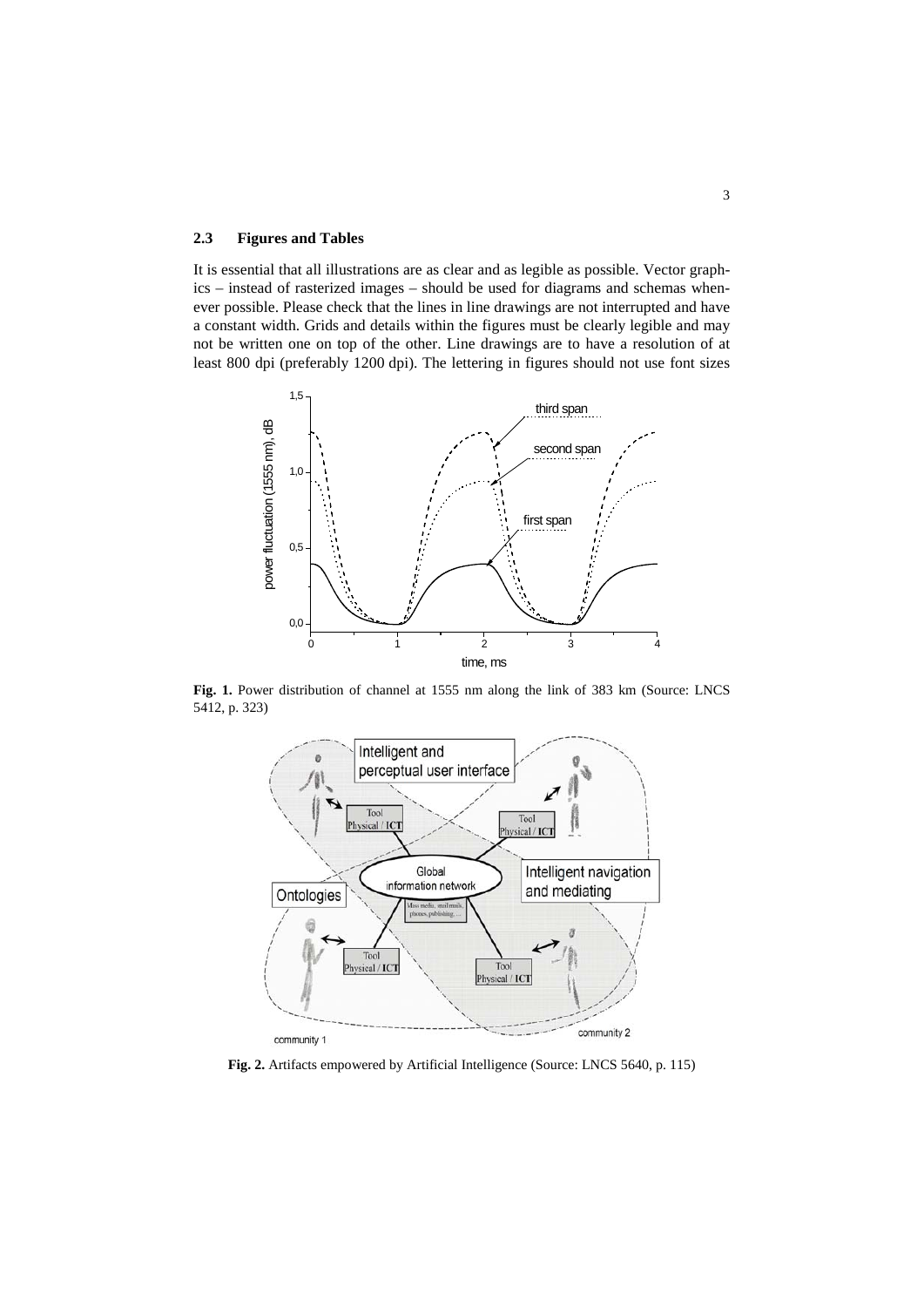smaller than 6 pt  $\left(\sim 2 \text{ mm}$  character height). Figures are to be numbered and to have a caption which should always be positioned *under* the figures, in contrast to the caption belonging to a table, which should always appear *above* the table.

Captions are set in 9-point type. If they are short, they are centered between the margins. Longer captions, covering more than one line, are justified (Fig. 1and Fig. 2 show examples). Captions that do not constitute a full sentence, do not have a period.

Text fragments of fewer than four lines should not appear at the tops or bottoms of pages, following a table or figure. In such cases, it is better to set the figures right at the top or right at the bottom of the page. A figure should never be placed in the middle of a paragraph.

If screenshots are necessary, please make sure that the essential content is clear to the reader.

*Remark 1.* In the printed volumes, illustrations are generally black and white (halftones), and only in exceptional cases, and if the author or the conference organization is prepared to cover the extra costs involved, are colored pictures accepted. Colored pictures are welcome in the electronic version free of charge. If you send colored figures that are to be printed in black and white, please make sure that they really are also legible in black and white. Some colors show up very poorly when printed in black and white.

#### **2.4 Formulas**

Displayed equations or formulas are centered and set on a separate line (with an extra line or half line space above and below). Displayed expressions should be numbered for reference. The numbers should be consecutive within the contribution, with numbers enclosed in parentheses and set on the right margin. Please do not include section counters in the numbering.

$$
x + y = z \tag{1}
$$

Equations should be punctuated in the same way as ordinary text but with a small space before the end punctuation mark.

### **2.5 Footnotes**

The superscript numeral used to refer to a footnote appears in the text either directly after the word to be discussed or  $-$  in relation to a phrase or a sentence  $-$  following the punctuation mark (comma, semicolon, or period).<sup>[1](#page-3-0)</sup>

For remarks pertaining to the title or the authors' names, in the header of a paper, symbols should be used instead of a number (see first page of this document). Please note that no footnotes may be included in the abstract.

<span id="page-3-0"></span><sup>&</sup>lt;sup>1</sup> The footnote numeral is set flush left and the text follows with the usual word spacing.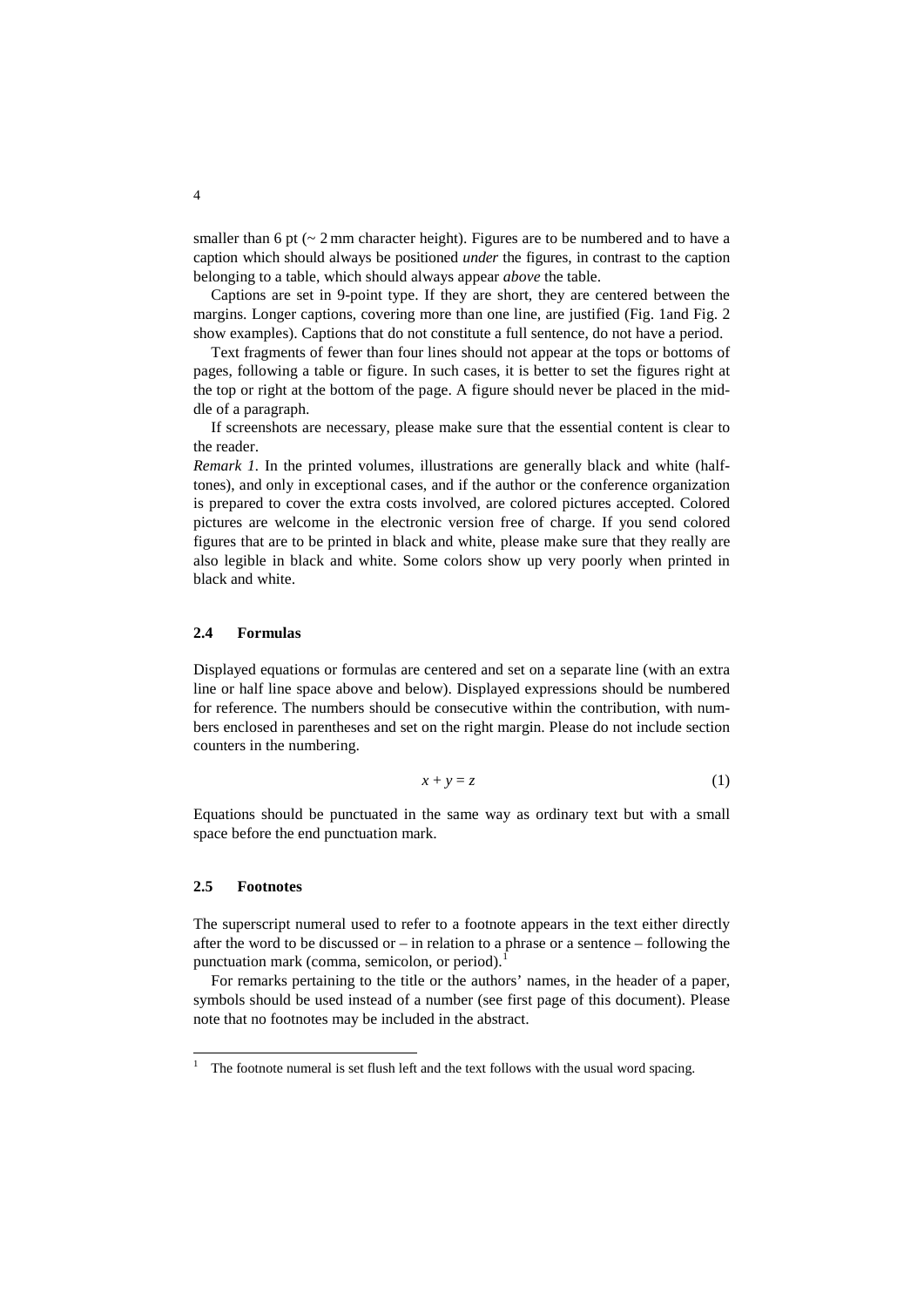#### **2.6 Program Code**

Program listings or program commands in the text are normally set in typewriter font:

```
program Inflation (Output)
   {Assuming annual inflation rates of 7%, 8%, and
  10\,... years;
   const MaxYears = 10;
   var Year: 0..MaxYears;
          Factor1, Factor2, Factor3: Real;
  begin
    Year := 0;Factor1 := 1.0; Factor2 := 1.0; Factor3 := 1.0;
     WriteLn('Year 7% 8% 10%'); WriteLn;
     repeat
      Year := Year +1;
      Factor1 := Factor1 * 1.07;
      Factor2 := Factor2 * 1.08;
      Factor3 := Factor3 * 1.10;
       WriteLn(Year:5,Factor1:7:3,Factor2:7:3,
         Factor3:7:3)
     until Year = MaxYears
end.
```
[Example of a computer program from Jensen K., Wirth N.: Pascal User Manual and Report. Springer, New York (1991)]

#### **2.7 Citations and Bibliography**

For citations in the text, we prefer the use of square brackets and consecutive numbers. Numbers should be grouped where appropriate. We would write [1-5] but [1], [3], [5], etc. The numbers in the bibliography section are without square brackets. Citations using labels or the author/year convention are also acceptable.

Please write all references using the latin alphabet. If the title of the book you are referring to is, e.g., in Russian or Chinese, then please write (in Russian) or (in Chinese) at the end of the transcript or translation of the title.

In order to permit cross referencing within www.springerlink.com, and eventually between different publishers and their online databases, Springer standardizes the format of the references. This feature aims to increase the visibility of publications and facilitate academic research. Please base your references on the examples given in the references section of these instructions. References that do not adhere to this style will be reformatted at our end.

We would like to draw your attention to the fact that references to LNCS proceedings papers are particularly often reformatted due to missing editor names or incomplete publisher information. This adjustment may result in the final papers as published by Springer having more pages than the original versions as submitted by the authors. Here is an example: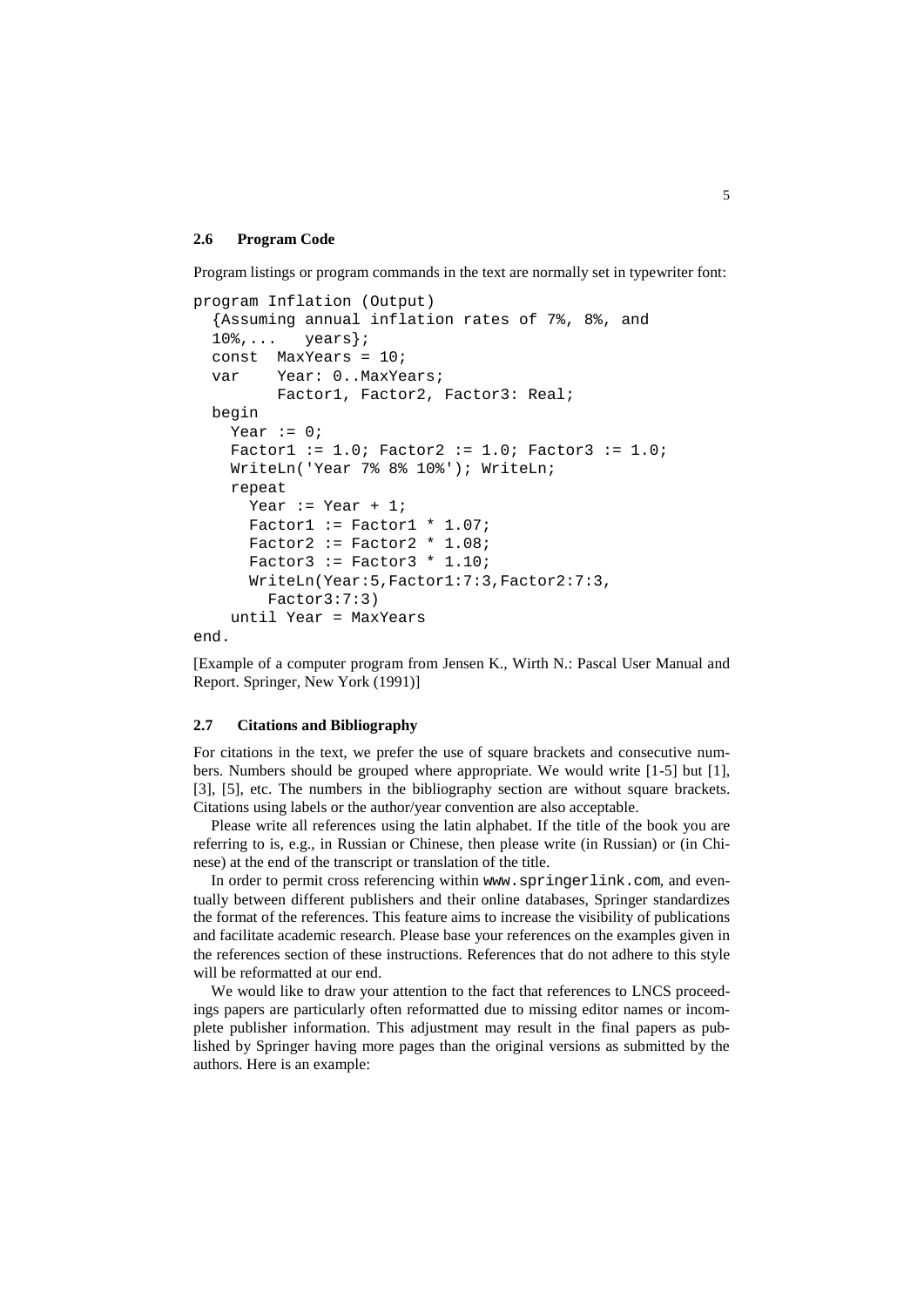Reference as formatted in author's original version:

Assemlal, H.E., Tschumperlé, D., Brun, L.: Efficient Computation of PDF-Based Characteristics from Diffusion MR Signal. In: MICCAI. Volume 5242. (2008) 70–78

Reference after reformatting by Springer:

Assemlal, H.E., Tschumperlé, D., Brun, L.: Efficient Computation of PDF-Based Characteristics from Diffusion MR Signal. In: Metaxas, D., Axel, L., Fichtinger, G., Székely, G. (eds.) MICCAI 2008, Part II. LNCS, vol. 5242, pp. 70–78. Springer, Heidelberg (2008)

One more line is needed for this reference, as a result of Springer's adjustment.

Please make sure that all your sources are correctly listed in the reference section. Do not include references to pieces of work that are not connected with your paper.

The references section at the end of this paper shows a sample reference list with entries for journal articles [1], an LNCS chapter [2], a book [3], proceedings without editors [4] and [5], as well as a URL [6]. Please note that Springer proceedings are cited with their publication acronyms and volume numbers.

#### **2.8 Plagiarism**

Springer takes plagiarism seriously. If an author has copied from another author or has used parts of another author's work, without his or her permission and a reference, then the paper on SpringerLink will be given a "retracted" stamp, and an erratum explaining the reasons for the retraction will be included. In addition, the volume editors and the author's academic supervisors will be informed.

**Acknowledgements.** This should always be a run-in heading and not a section or subsection heading. It should not be assigned a number. The acknowledgements may include reference to grants or supports received in relation to the work presented in the paper.

# **3 Additional Information Required from Authors**

#### **3.1 Copyright Form**

There are different copyright forms in place for the different Springer Computer Science proceedings book series. A prefilled copyright form is usually available from the conference website. Alternatively, the form may be downloaded from the webpage of the respective series on www.springer.com. Please send your signed copyright form to your conference publication contact, either as a scanned PDF or by fax or by courier. One author may sign on behalf of all of the other authors of a particular paper. In this case, the author signs for and accepts responsibility for releasing this material on behalf of any and all co-authors. Digital signatures are also acceptable.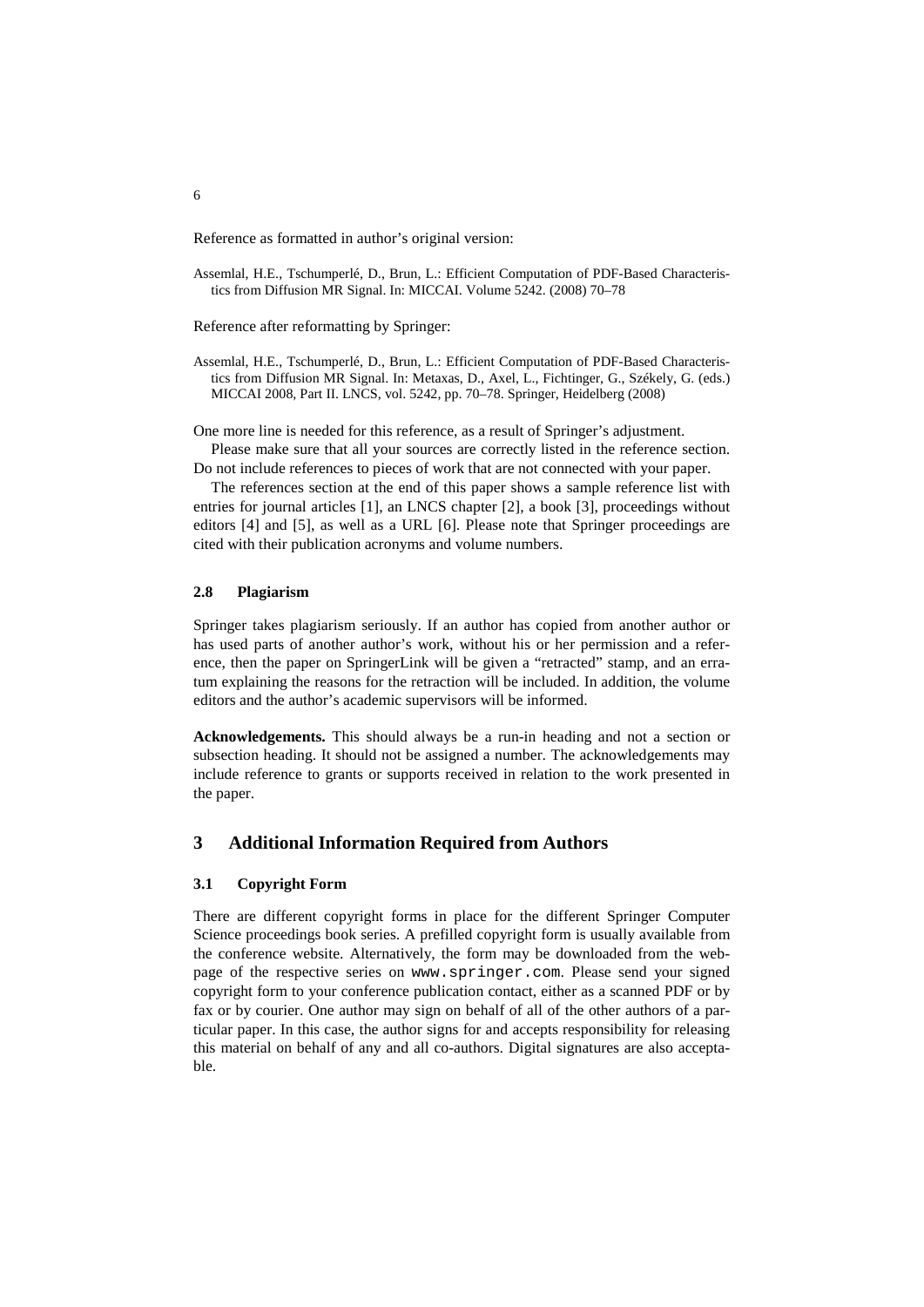#### **3.2 Contact Author Information**

Kindly assure that, when you submit the final version of your paper, you also provide the name and e-mail address of the contact author for your paper. These details are used to compile a list of contact authors for our typesetting partners SPS in India. The contact author must be available to check the paper roughly seven weeks before the start of the conference, or before the book is due to leave the printing office, in the case of post-conference proceedings. He or she will be contacted by SPS from the following e-mail address: typesetting@sps.co.in.

### **3.3 Correct Representation of Author Names**

Authors' names should be written out in full at the tops of the papers. They are shortened by us to "initials surname" in the running heads and will take the form "surname, given name" in the author index. If you or any of your co-authors have more than one family name, it should be made quite clear how your name is to be displayed in the running heads and the author index. Chinese authors should write their given names in front of their surnames at the tops of their papers. If you only have one (main) name, please make sure that this name is written out in full in the running heads, when you check your final PDF.

# **4 Typesetting of Your Paper at Springer**

Please make sure that the paper you submit is final and complete, that any copyright issues have been resolved, that the authors listed at the top of the chapter really are the final authors, and that you have not omitted any references. Following publication, it is not possible to alter your paper on SpringerLink. Kindly note that we prefer the use of American English.

### **4.1 What Will Be Done with Your Paper**

If the instructions have been followed closely, then only very minor alterations will be made to your paper. The production team at SPS checks the format of the paper, and if, for example, vertical spacing has been inserted or removed, making the paper unsightly or difficult to read, then this is remedied. In addition, running-heads, final page numbers and a copyright line are inserted, and the capitalization of the headings is checked and corrected if need be. Finally, the reference section is attuned to our specifications (see also Section 2.7).

### **4.2 Proof Reading Stage**

Once the files have been worked upon, SPS sends a copy of the final PDF of each paper to its contact author. The contact author is asked to check through the final PDF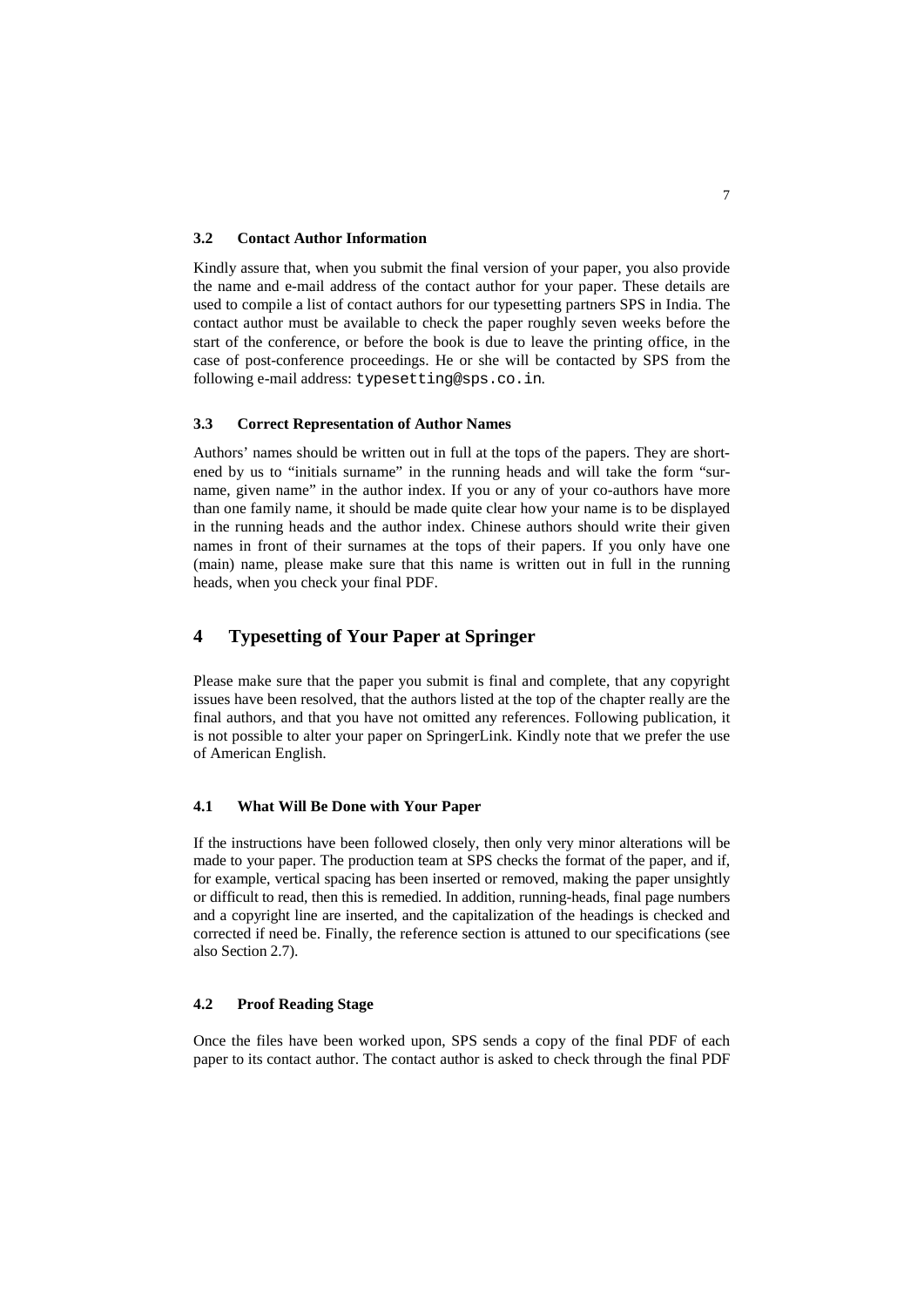to make sure that no errors have crept in during the transfer or preparation of the files. This should not be seen as an opportunity to update or copyedit the paper, which is not possible due to time constraints. Only errors introduced during the preparation of the files will be corrected. Particular attention should be paid to the references section.

If SPS does not receive a reply from a particular contact author, within the timeframe given (usually 72 hours), then it is presumed that the author has found no errors in the paper. The tight publication schedule of our proceedings series does not allow SPS to send reminders or search for alternative e-mail addresses on the Internet.

In some cases, it is the contact volume editor or the publication chair who checks all of the PDFs. In such cases, the authors are not involved in the checking phase.

The purpose of the proof is to check for typesetting or conversion errors and the completeness and accuracy of the text, tables and figures. Substantial changes in content, e.g., new results, corrected values, title and authorship, are not possible and cannot be processed.

### **5 Online Publication in SpringerLink**

All papers will be published in our digital library www.springerlink.com. Only subscribers to Springer's eBook packages or to the electronic book series are able to access the full text PDFs and references of our online publications. Meta-data, abstracts and author e-mail addresses are freely available for all users.

## **6 Checklist of Items to Be Sent to Volume Editor**

- The final source files, incl. any non-standard fonts.
- A final PDF file corresponding exactly to the final source files.
- A copyright form, signed by one author on behalf of all of the authors of the paper.
- The name and e-mail address of the contact author who will check the proof of the paper.
- A suggestion for an abbreviated running head, if appropriate.
- Information about correct representation of authors' names, where necessary.

### **References**

- 1. Smith, T.F., Waterman, M.S.: Identification of Common Molecular Subsequences. J. Mol. Biol. 147, 195–197 (1981)
- 2. May, P., Ehrlich, H.C., Steinke, T.: ZIB Structure Prediction Pipeline: Composing a Complex Biological Workflow through Web Services. In: Nagel, W.E., Walter, W.V., Lehner, W. (eds.) Euro-Par 2006. LNCS, vol. 4128, pp. 1148–1158. Springer, Heidelberg (2006)
- 3. Foster, I., Kesselman, C.: The Grid: Blueprint for a New Computing Infrastructure. Morgan Kaufmann, San Francisco (1999)
- 4. Czajkowski, K., Fitzgerald, S., Foster, I., Kesselman, C.: Grid Information Services for Distributed Resource Sharing. In: 10th IEEE International Symposium on High Performance Distributed Computing, pp. 181–184. IEEE Press, New York (2001)